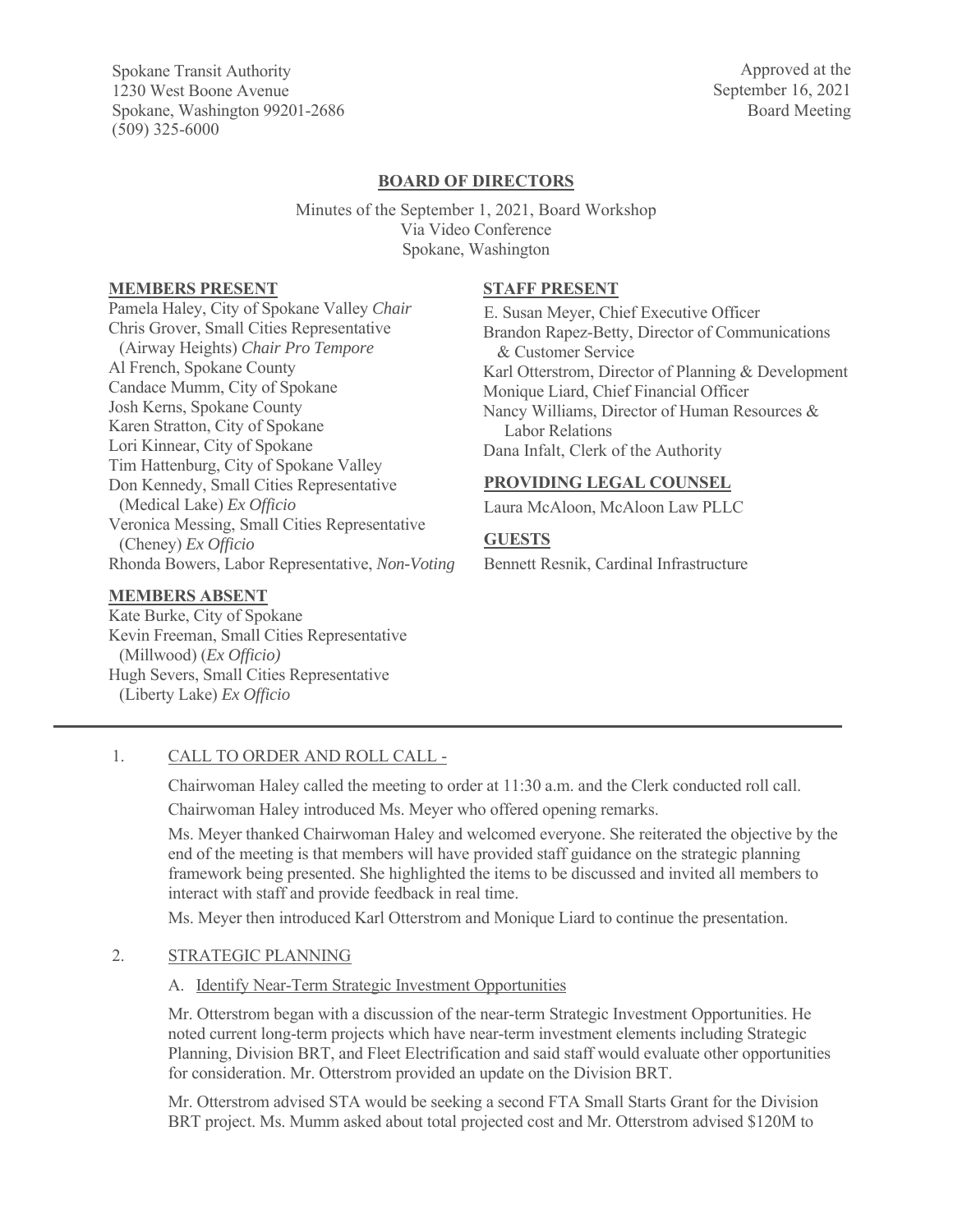STA Board Workshop Minutes September 1, 2021 Page 2

> \$150M, noting staff are using the higher amount in documents. He advised there is still the Design and Engineering phase to complete.

Ms. Liard provided background and an update of the electrification of the fleet. She advised the potential for further measured expansion possible through STA's fleet replacement program currently in place by purchasing battery electric coaches through the program in lieu of hybrid coaches. The additional cost for electrification is estimated be \$2.9M for ten electric coaches and \$2.0M for incremental charging infrastructure, bringing the total to \$4.9M. It was clarified that approval for these coaches would be obtained through the 2022 operating and capital budget supported by further grant submittal approvals.

Ms. Mumm asked if the amount mentioned represents the total cost or just the amount above what it would have been to purchase hybrid coaches. Ms. Liard replied it represented the amount above what has been set aside, demonstrating an increase of approximately 15%.

Ms. Liard mentioned the existing and proposed fleet consisted of the following and would bring the fleet to 40 battery electric buses by 2023:

- x 10 City Line 60' articulated battery electric coaches, plus one additional *proposed*
- 10 Monroe-Regal 40' battery electric coaches
- 10 Proterra Lo-No 40' battery electric coaches
- x 3 35' battery electric coaches *proposed*
- x 3 60' articulated battery electric coaches *proposed*
- x 3 40' battery electric coaches *proposed*

Ms. Liard also reviewed the initial evaluation framework for near-term investment opportunities staff is proposing which included:

- One-time investment vs. ongoing
- Quick realization of benefits  $(< 24$  months)
- Improve access to generate new and regain existing ridership
- $\bullet$  Impact to improving equity
- Foundation to long-term strategic opportunity
- Georgraphic representation

Ms. Liard asked Board members for any other criterion to consider.

- $\bullet$  Ms. Mumm asked to discuss geographic representation; specifically, the proximity to be able to walk to bus within about 6 blocks. She asked what measurement is currently used and that we evaluate if the entire PTBA is being covered. Mr. Otterstrom advised the network coverage extent looks at ½ mile which typically translates to 8 blocks in the City of Spokane.
- $\bullet$  Ms. Mumm asked about looking at the equity piece, specifically opportunities for underserved / unserved when it is well over that distance to a stop. Ms. Liard said staff will include as we review.
- Ms. Meyer added to Mr. Otterstrom's answer and clarified that six city blocks equals approximately 1/3 mile. Mr. Otterstrom confirmed.
- Ms. Kinnear advised the City of Spokane is looking at energizing centers and corridors and improving density around those areas. She noted the city is using the ½ mile measurement and also calling it a 15-minute city in the "15 Minute City Plan".
- Mr. Hattenburg asked about industrial growth areas specifically to get people to and from places of work. He advised the growth is being experienced everywhere but particularly in the Barker corridor. Ms. Liard advised it would be indirectly associated but if he wanted to look at something to address higher job density, staff can add that to the list.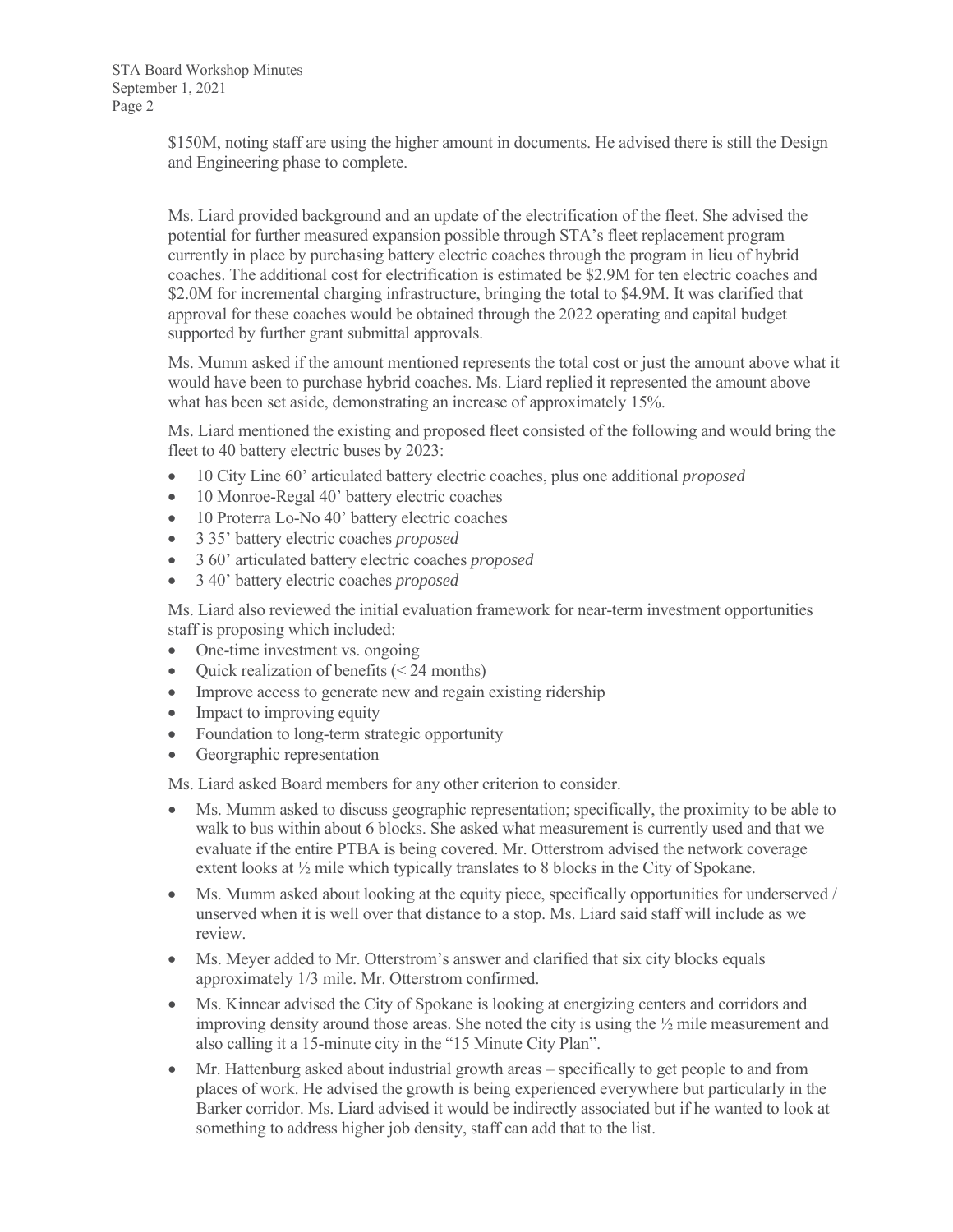STA Board Workshop Minutes September 1, 2021 Page 3

- Ms. Mumm brought up adding additional languages of Spanish and Russian/Slavic. She recognized it was not a capital thing but translation to different languages cost money. Ms. Liard said it was a great idea to bring forward to the near-term projects to consider for investment.
- Ms. Mumm also said she would like to extend the under 18 free ridership for a longer period of time. Ms. Kinnear supported that idea, as well. She said that it is an investment in our future and was enthusiastically received by the public. Mr. Hattenburg concurred. Chairwoman Haley asked about the cost for the summer, saying she fully supported the program continuing and was just curious. Mr. Rapez-Betty advised STA had set aside \$380,000 for that program but had not used it all.
- Ms. Mumm said she would like to see a public relations push as part of the implementation strategy for the City Line opening. She wanted targeting marketing efforts around the nodes of service, getting ready and supporting, explaining what the City Line is and how it works, and also to bring businesses in to tell them how they can support. Ms. Kinnear concurred and reminded of a previous suggestion she made to have mini celebrations with each stop completion, which she felt would create incremental excitement, make people aware of the stops, and help get businesses aware.
- Ms. Mumm asked to provide opportunities for ADA improvements. She noted the city partners with STA and has moved to a better model for sidewalk ramps. Perhaps partnership opportunities to come in and fix ramps and work with STA to make it more accessible.

After the exchange of ideas, Ms. Liard continued the presentation. She noted the multiple sources of known funding, with significant sources of funding coming from CARES, CRRSAA, ARP, plus additional sales tax over budget, and STA's prudent expenditure management. She advised it needs to be decided how much will be made available to fund near-term opportunities, keeping in mind we are embarking on strategic planning and have longer-term investment projects which will arose from this exercise. She said staff were thinking how much of this funding should be made available for near term projects being considered. The estimated available funding through 2021 is \$98.3M and through 2023 is \$138.2M (including the \$98.3M)

There were no further questions or discussions, and Ms. Liard turned the presentation over to Mr. Otterstrom.

Mr. Otterstrom discussed near-term project opportunities and funding opportunities. Near-term consists of what STA can deploy sooner in the next 12 to 24 months and explore the greater opportunities down the line – there were three categories, and some overlapped with Board suggestions above:

- Fare and Mobility Partnership Programs
	- o Summer Youth Pass fund region-wide pilot through 2023
	- o Additional funding: Enhanced mobility for seniors, individuals with special needs, or disadvantaged populations – supplement FTA 5310 funds with local match to further enhance mobility for targeted populations through 2023.
	- o Community Access Pass (CAP) Pilot Program extend the pilot funding of the CAP program through 2023.
- Real Estate & Transit-Oriented Development (TOD)
	- o TOD partnerships pilot up to two TOD opportunities in connection with existing transit facilities.
	- o Seven Mile Property Acquisition purchase property along Nine Mile Road for future transit station that may include Park and Ride facilities and TOD.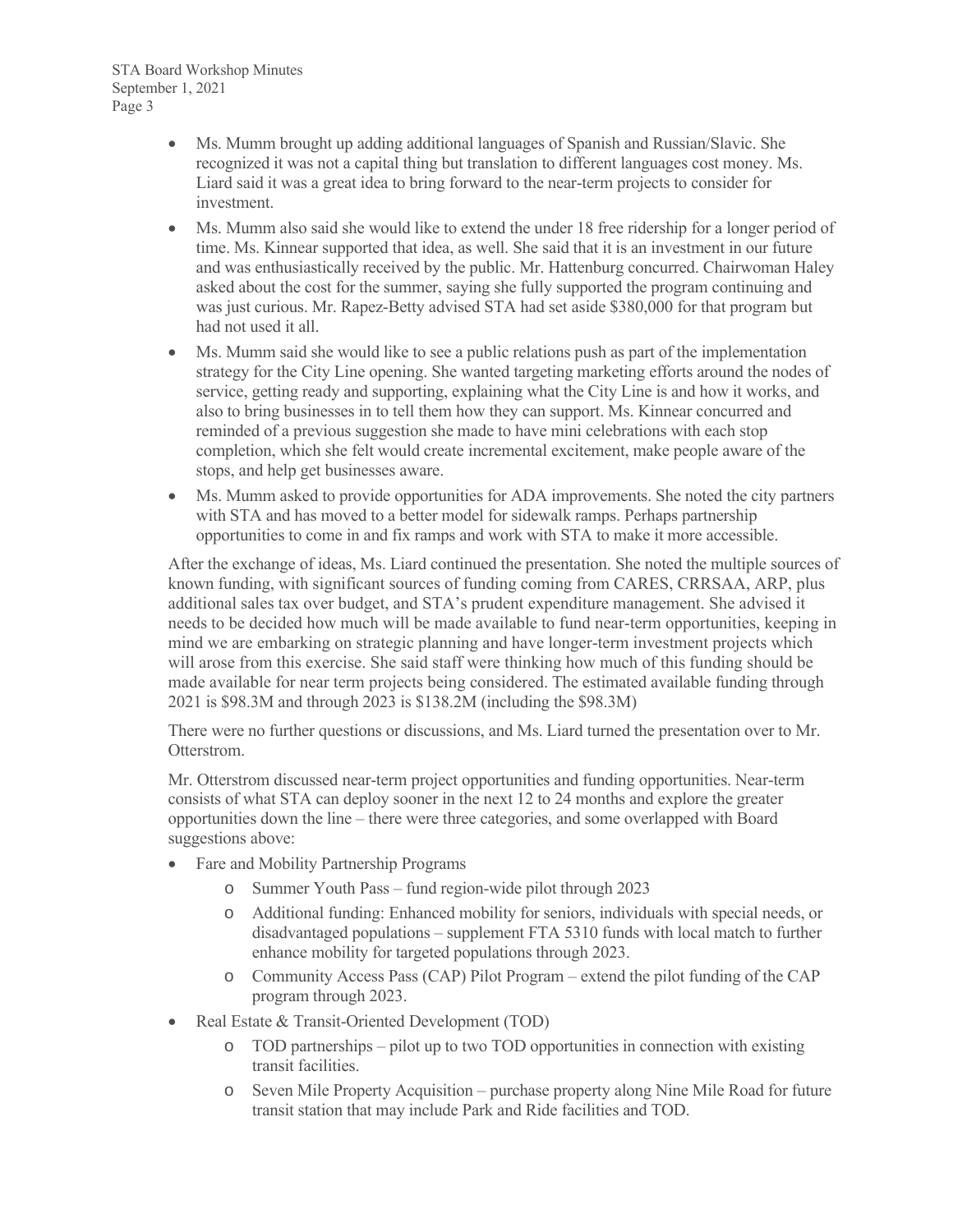- o Latah Valley Property Acquisition purchase property in the vicinity of Cheney-Spokane Road and US 195 for a future transit station that may include Park and Ride facilities and TOD
- Service Improvements/Expansion
	- o Northeast Spokane Valley Pilot pilot shuttle service for 24 months to Spokane Industrial Park and East Garland to Barker – estimate 3 coaches
	- o East Hillyard Pilot pilot shuttle for 24 months between SCC and East Hillyard to serve employment centers – estimate 2 coaches
	- o Longer Span on Sundays Pilot Extend service earlier in the morning and later in the evening on all routes on Sundays.
	- o Mead Pilot extend service for 24 months between Hastings Park and Ride to the Mead Township / Mead Middle School.

Ms. Meyer asked for additional ideas or comments on the list presented which staff updated in real time.

Ms. Liard added "translations into multiple other languages" to the list.

Ms. Mumm advised she had a list that included:

- Planning item look at extending City Line to SFCC to make full connection
- Plans for new downtown in Airway Heights. Planning to integrate around highway there.
- $\bullet$  Five Mile facility (City has land)
- East West opportunities especially on northside near new freeway.
- Kendall Yards over 1000 people live there and density is incredible.

Lori Kinnear added the following:

- Latah. Buying land and doing Park and Ride. There might be an opportunity to do hybrid-type service and not just Park and Ride (P&R), using stops and smaller buses maybe. She said she knew it was an issue for larger buses. Hybridize that and not just a P&R.
- East Central Can we do more frequency? Opportunity as the city develops  $5<sup>th</sup>$  Avenue as is being prioritized for development and more density so there is opportunity.

Josh Kerns advised his support the ideas Mr. Otterstrom presented, especially the concept to bring service to the Northeast, promoting economic development. He felt this could be in partnership between City and County. There is quite a bit of ridership to the downtown Mead area. He advised he couldn't count the number of times people mention the school district upgrade – people thought the school bus garage would be a P&R to downtown Mead.

Chairwoman Haley said she liked the Pilot Project and Industrial Park – saying the area is fully sold out, it would be a great expansion, and the businesses want service.

Ms. Meyer prompted for any additional ideas and said it would not be the only opportunity but there would be time to think about it between now and the September 16, 2021, Board meeting and send ideas to staff.

Ms. Mumm asked to add planning around the new stadium and podium opening, re-evaluate needs, noting traffic after events at the Arena. She asked if we have enough room.

Mr. Otterstrom said staff will come back to the Board in October to have them provide guidance on the evaluation criteria final draft and have an initial cost estimate to the Board to provide guidance on the size of investment in near-term investments. Staff will rank the order of items and the Board will meet at the next workshop on December 1, 2021, for final approval.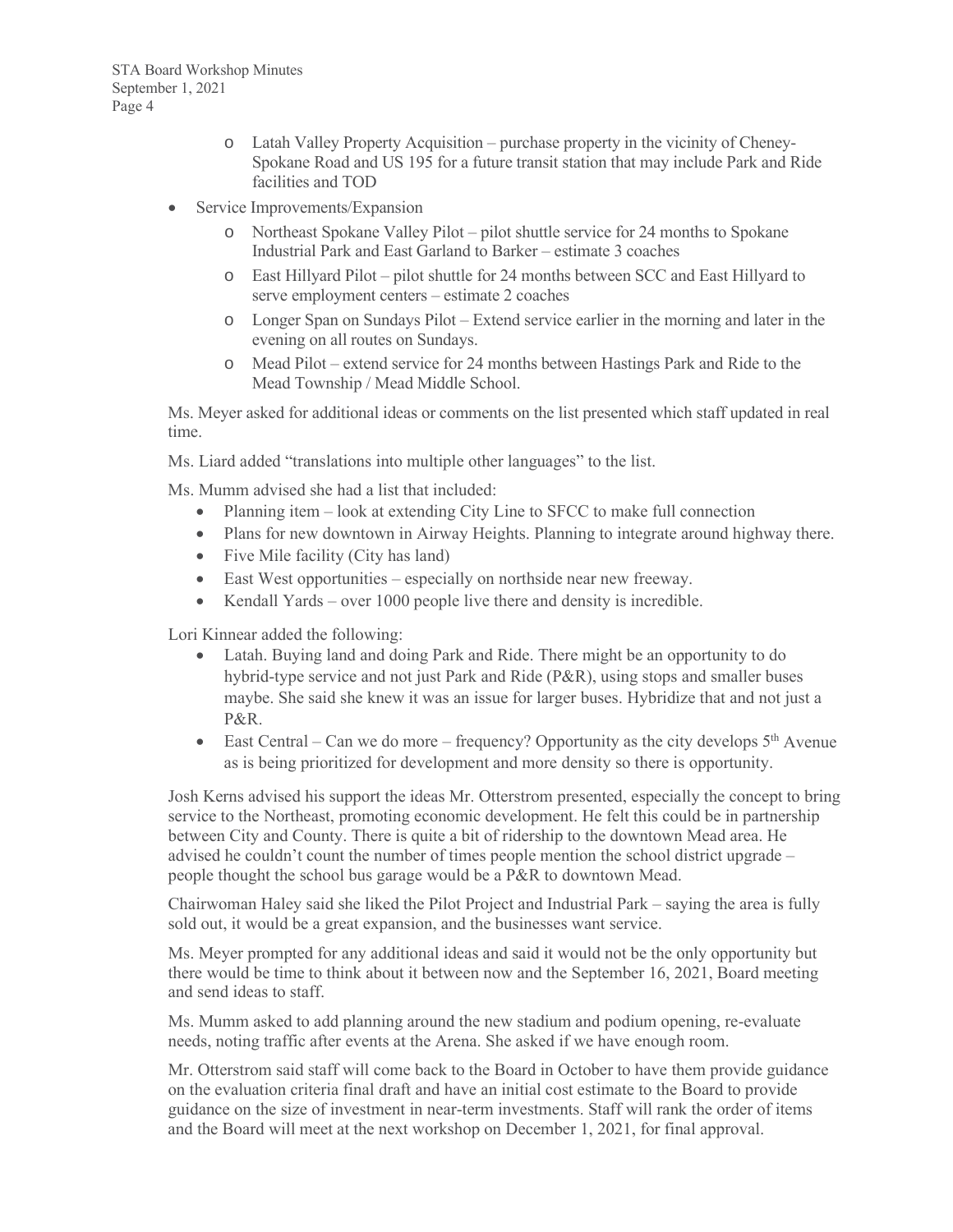### B. Strategic Planning Consultant – Proposed Scope of Work – Phase 1

Ms. Liard advised this section would be delivered in presentation style, but she welcomed questions/comments.

She reviewed the Integrated Planning Horizon and noted STA Moving Forward (STAMF) was halfway through its life span. A couple projects around electrification and BRT are outside formal planning efforts, and working on Connect Spokane Update.

She explained the graphic and that the strategic planning efforts had 2 phases to it, the first being the direction setting and the second being the definition of elements. The RFP staff will be releasing is to engage a consultant for Phase 1 – the direction setting. While Phase 2 is not part of the scope of the RFP, the RFP is being structured such that STA can have flexibility to work with the consultant to prepare for Phase 2.

Ms. Liard reviewed the Draft Timeline and Proposed Next Steps which began June 30, 2021, and continues to September 1, 2022. Ms. Mumm asked if the timeline could be tightened so it didn't take an entire year. Ms. Liard advised staff will look for opportunities with consultants to see if we can tighten up, but the research phase could take quite a bit of time. It will be early January 2022 before STA has a consultant and they will need time to interview Board members and get a workplan and information gathered. She said we will look for opportunities to make sure we can deliver a great plan.

Next reviewed was the Proposed Scope of Work - Phase I which included the expected deliverables of 1) project management, 2) design and execution of a comprehensive and proven strategic planning process, 3) refresh or update of STA's vision, mission, and values, 4) research to understand and inventory dynamics which could impact STA, its service delivery, operations, facilities and staffing through 2035, 5) outreach, scaled for strategic planning, including Board engagement and ownership, along with data gathering, 6) development of scenarios for possible futures given research findings and advise on most likely scenario(s) with STA's Board and leadership team, 7) development of an actionable strategic plan, including a high-level projected budget for implementation, and 8) development of recommendations regarding the plan's implementation

Ms. Liard continued with the recommended organization of work in stages with built-in reviews and approvals by the Board.

- Discovery vision & mission refresh review March 2022 workshop; Board will have opportunity to review, revise and approve the work plan.
- Research & Validation Report research findings at April 2022 Board meeting
- $\bullet$  Scenario Planning input collected during research and validation stage. Staff will come to the Board in a workshop May 2022 to determine the most likely scenarios.
- Plan Development with presentation of a draft strategic plan (unless condensed) will be at the July 2022 workshop
- Recommendations for implementation at the September 2022 Board meeting.

Ms. Meyer advised that Chairwoman Haley asked for another Board member to chair the rest of the meeting due to connectivity issues she was experiencing. Council Member Mumm agreed to chair the remainder of the meeting.

Ms. Liard reviewed the Phase I Project Cost Estimates which total \$650,000, broken down as follows:

- Strategic Consultant Fees \$515,000
- Project Expenses and Overhead \$80,000
- Project contingency rounded  $(10\%)$  \$55,000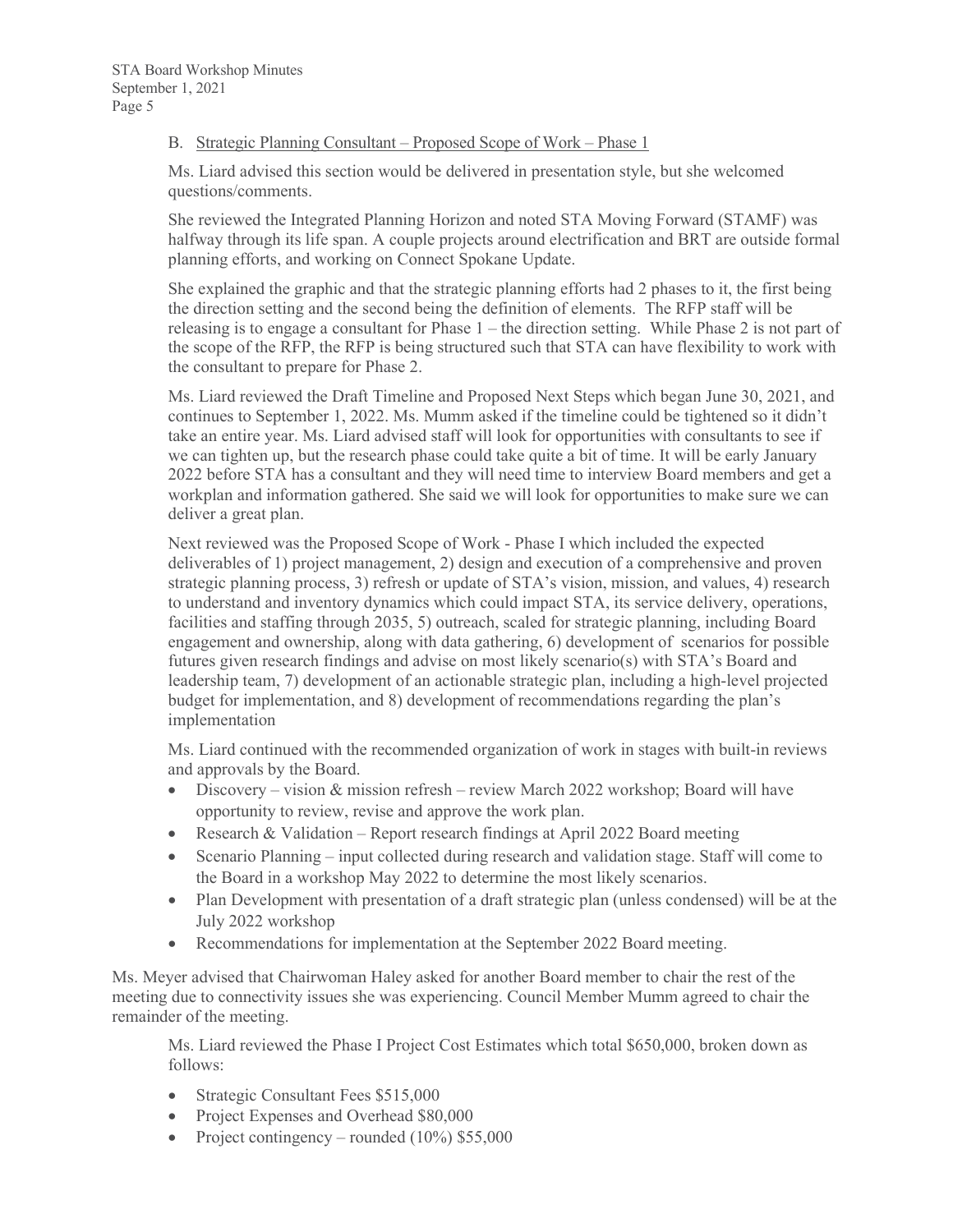The following solicitation timeline was reviewed:.

| September 8, 2021         | Scope of Work approval       | Board Ops meeting      |
|---------------------------|------------------------------|------------------------|
| September 10, 2021        | Release of RFP               |                        |
| October 12, 2021          | Proposals due                |                        |
| October 25, 2021          | Initial meeting – Evaluation |                        |
|                           | committee                    |                        |
| Week of November 15, 2021 | Interviews                   |                        |
| November 23, 2021         | Evaluation committee         |                        |
|                           | recommendation               |                        |
| December 1, 2021          | <b>Award of Contract</b>     | Planning & Development |
|                           | recommendation               | meeting                |
| December 16, 2021         | Award of Contract approval   | Board meeting          |

At the conclusion of the overview of strategic consultant Scope of Work, Ms. Liard asked if there were any questions. None were forthcoming.

# C. Proposed Next Steps

Mr. Otterstrom presented the proposed next steps. He noted this was the last opportunity of the day, but not the last opportunity for board members to provide ideas and input. They reviewed the slide updated with member suggestions and asked if there was anything else to add.

Ms. Mumm mentioned the growth at Amazon in the Valley, asking if it should be looked at again. Mr. Hattenburg advised he visited facility 3 weeks ago and they are talking about 3 shifts which will present a higher number of employees than previous projection.

Mr. Otterstrom clarified that was the Northeast Spokane Valley location off Garland.

Ms. Mumm suggested we just say Amazon Facilities.

Mr. Grover expressed that he had thoughts and ideas he will email to everyone as he was listening at the airport while waiting for his flight, and it was not conducive with talking. He said there have been broad comments as we go forward with different projects but cautioned to be mindful of ongoing costs of new projects going forward since we've experienced a "sugar high" of federal funds to expend. He noted that Susan and staff are mindful but as a Board, we have to be mindful of ongoing costs.

Ms. Mumm said to email if something comes to mind sooner than the next Board Meeting September 16th or the next Board Workshop for December 1, 2021.

Ms. Meyer thanked Monique and Karl for their presentation and also said that although we didn't hear from them today, Nancy Williams and Brandon Rapez-Betty also contributed. She said the five of them worked together on the presentation. She advised the next part involves prioritizing from great ideas received today. She thanked Board members for taking time to participate.

Acting Chair Mumm welcomed Bennett Resnik from Cardinal Infrastructure. She asked if we should align STA priorities with the current administration's priorities. Mr. Resnick talked about the Biden/Harris Administration. He said to the extent STA can align its priorities with this administration, we should do so more for short-term investments but as we look long term, it's hard to say what next administration will focus on.

Ms. Mumm asked if there is a "one sheet" on what those priorities look like so we can check our work. Mr. Resnick said he would be happy to put something together. He advised it's going to reflect what's in the infrastructure bill passing at the end of month, and will consider additional items, too.

Ms. Mumm thanked him for being here today and asked if anyone had anything further.